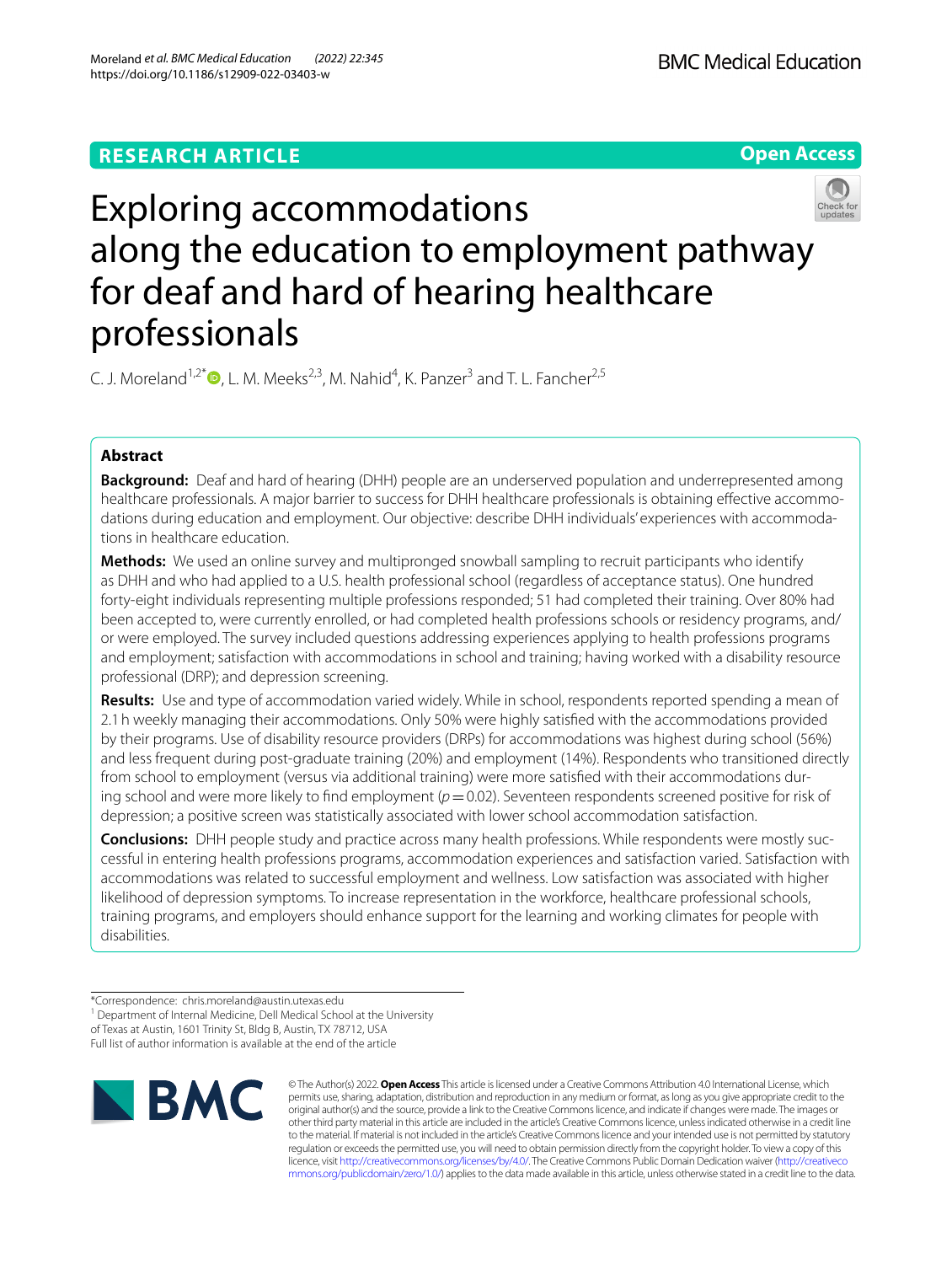**Keywords:** Disability, Diversity, Deafness, Medical education

## **Background**

## **Barriers for DHH people**

Deaf and hard of hearing (DHH) people, who represent about 17% of the total United States (U.S.) population, are an under-recognized medically underserved population [[1\]](#page-7-0). People who are DHH experience signifcant communication-based barriers to health care, impeding access to medical, oral, mental, and dental health services  $\lceil 2-5 \rceil$  $\lceil 2-5 \rceil$  $\lceil 2-5 \rceil$ . These barriers can lead to negative health and health care outcomes including more emergency department visits, higher risk for depression and food insecurity, and lower knowledge about healthcare conditions and associated risks, including cancer, cardiovascular disease, HIV, and human papillomavirus  $[6-14]$  $[6-14]$ . These communication-related disparities were heightened during the COVID-19 pandemic and universal masking, rendering many hospitals less able to efectively address the needs of their DHH patients [\[15](#page-8-1)].

Of note, the general population of people with hearing loss is widely heterogeneous in terms of hearing loss etiology and severity; those who have congenital or earlyonset hearing loss are more likely to face challenges of language acquisition and development than those with late-onset hearing loss, who in turn may seek diferent forms of accommodation than those in the frst group. This diversity within the community holds true for communication modalities (some may prefer spoken or signed languages, or both) and cultural identities, with identities including being hard of hearing, deaf, or even Deaf – an identify which, when capitalized, generally refers to those for whom American Sign Language – ASL – or another signed language is central to identity and community. In our paper, we adopt a common convention of describing the community as deaf or hard of hearing, while recognizing that many individuals or even groups identify using other terms. Members of the disability community also use both person-frst and disability-frst language; to honor both preferences, we use both in this article.

## **Concordant and culturally informed care**

Efective communication with healthcare professionals is a fundamental need and right for all people, including those who are DHH. Patients who are DHH beneft from working with language-concordant primary care clinicians [\[16](#page-8-2)]. Language concordant and culturally informed care provided by DHH healthcare professionals may directly and indirectly impact how providers communicate with and care for patients who are DHH through several mechanisms, including direct communication with patients in signed language (language concordance), education of colleagues who are not DHH in how to serve such patients, and role modeling of appropriate communication strategies for colleagues and educators [\[17](#page-8-3), [18](#page-8-4)]. Additionally, disabled healthcare students with sensory and physical disabilities are more likely to enter primary care and more likely to intend to care for people with disabilities, including hearing loss [\[19,](#page-8-5) [20](#page-8-6)]. Taken together, providers who are DHH can serve as one mechanism for reducing health care disparities through service to patients with and without disabilities. Despite the aforementioned benefts to reduce health disparities for the DHH population, and the potential for DHH clinicians to mitigate barriers and improve outcomes for DHH patients, people who are DHH continue to be underrepresented as healthcare professionals.

## **Barriers to healthcare professions education**

There are several identified barriers for students with disabilities across health professions education [[21\]](#page-8-7). Disability resource providers (DRPs, specialists in determining accommodations for educational settings) with limited healthcare profession experience resulting in ill-informed decision-making and potential under-accommodation [[22\]](#page-8-8); lack of clear policies and procedures directing students with disabilities on how to disclose disabilities and request accommodations [\[21](#page-8-7)]; and lack of knowledge about assistive technology are among the largest barriers to medical students [[21,](#page-8-7) [22](#page-8-8)], along with well-described structural barriers in medical schools' technical standards, admissions practices, and residency programs' policies [\[23](#page-8-9)[–29\]](#page-8-10). Lack of disability access also impacts the mental health of disabled trainees. In a 2021 study, resident physicians who lacked disability-related access to their programs were more likely to experience increases in depressive symptoms [[30\]](#page-8-11). In this same study, no differences were found on measures of mental health for interns that had disabilityrelated access, underscoring the critical nature of efective accommodation and informed decision-making. Systematic barriers have consequences on performance and progression of disabled trainees as well. Another 2021 study showed that medical students with physical and sensory disabilities had higher probabilities of taking a leave of absence than controls, and take longer time to graduation than their non-disabled peers. It has been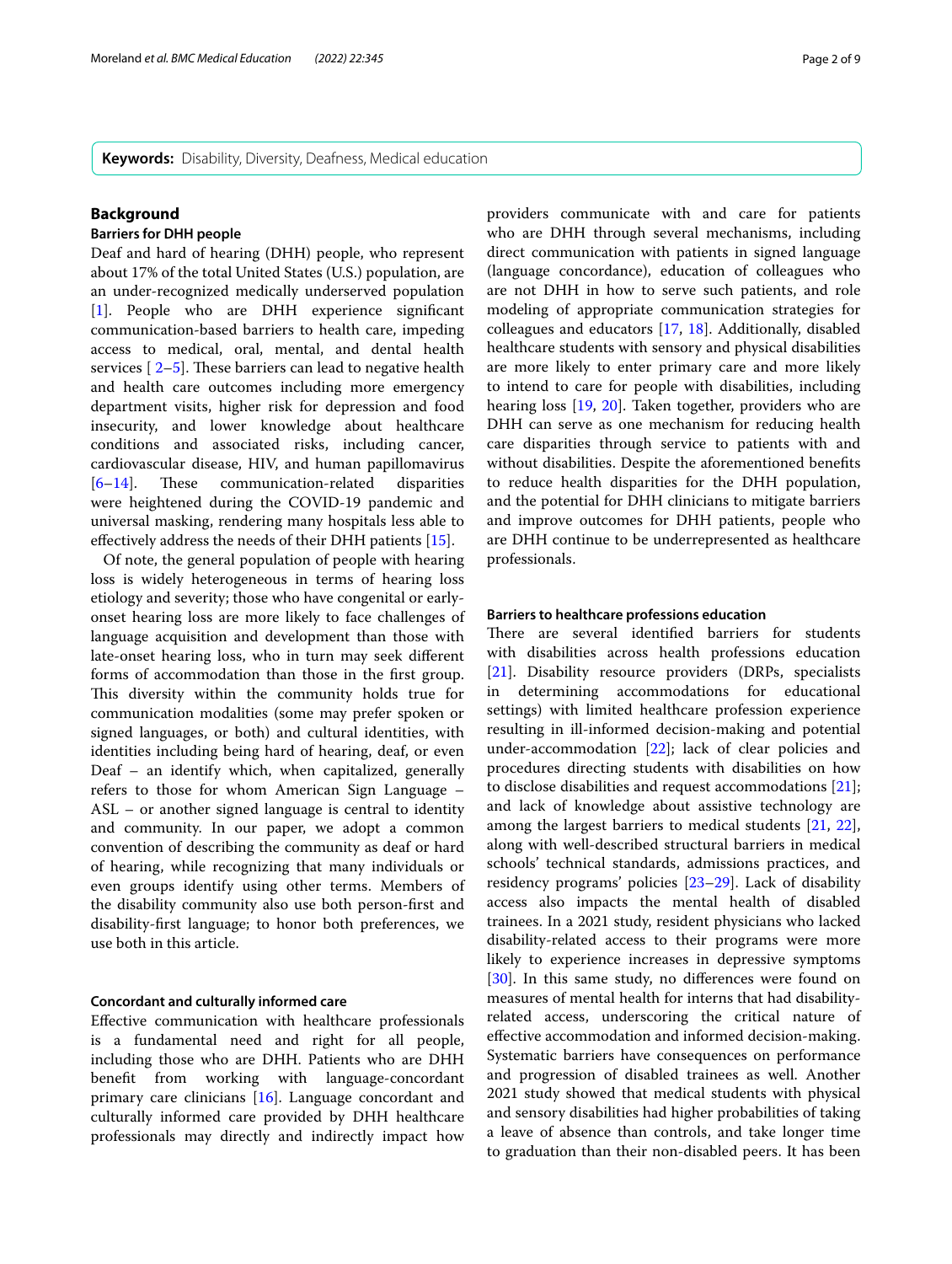proposed that the time spent organizing, implementing, and refning accommodations in the clinical setting may partially explain these delays [[31](#page-8-12)].

The majority of studies to date focus on the experiences of DHH learners (i.e., students and trainees) as medical students and physicians, narrowing our understanding of the barriers to the inclusion of learners who are DHH across the broader health professions workforce. If we are to fully realize inclusion of DHH healthcare workforce we must frst understand the experiences, including the barriers to education and employment, for all health professions education.

To our knowledge, no database or literature fully describes the accommodation experiences of DHH individuals who aspire to or are engaged in the health professions. This study aimed to 1) identify and describe the accommodation planning, implementation, and satisfaction of individuals who are DHH across a range of health professions programs, practices, and specialties; 2) explore the self-reported mental health of participants; and 3) explore DHH healthcare students' and professionals' educational and employment attainment. Our goal in exploring these aims was to describe the demographics of, and accommodations used, by healthcare professionals and students who are DHH. We additionally hypothesized that DHH healthcare students' and professionals' efective use of accommodations, as measured by accommodation satisfaction, would be associated with success in obtaining employment and measures of risk of depression.

## **Methods**

We designed and disseminated an online survey (see Additional fle [1](#page-7-4)) via Qualtrics, beginning April 2019. Given the diversity of communication preferences among DHH healthcare professionals (including signed and/or spoken language use), and that nearly all DHH respondents to a previous survey expressed comfort with English [[32\]](#page-8-13), we elected to structure this survey using written English. Healthcare professionals and students in our professional networks received an email invitation to take the survey and to forward the survey to others who might qualify. We also sent the survey to organizations engaged with professionals with disabilities (the Association for Medical Professionals with Hearing Loss [[33\]](#page-8-14), the Coalition for Disability in Health Science Education [\[34](#page-8-15)], the Society for Physicians with Disability [[35\]](#page-8-16)) which in turn emailed the invitation to members and shared it on social media. We likewise posted on our professional social media accounts. Repeat reminders were sent weekly for 7weeks; the survey closed in June 2019.

Survey questions explored demographics; applications to school, residency, fellowship, or employment after completing training; accommodation utilization and satisfaction; a 2-item depression screening; engagement with a DRP during training; current or planned subspecialty (if any); and current or future plans to serve DHH patients. Questions focused on patients who are DHH, accommodations, and accommodation satisfaction were drawn from a previous survey  $[32]$  $[32]$ . The novel question regarding engaging the assistance of a DRP to determine and facilitate accommodations was developed and reviewed by team members, including a DHH physician (CM) and a health professions education DRP (LM). Depression screening was measured via a PHQ-2 questionnaire, a 2-item screening addressing frequency of depressed mood and anhedonia over the past 2 weeks. PHQ-2 scores of 3 or greater indicate a higher current risk of depression [\[36\]](#page-8-17). All questions were closed-ended except for numeric responses.

The first two survey questions addressed whether potential participants self-identifed as DHH or as having a hearing loss, and whether they had ever applied to a U.S. healthcare professional school (limited to the U.S. due to variation in training curricula among countries). Participants who responded yes to both questions were prompted to continue the survey. The survey began with a consent statement; participant survey initiation constituted consent.

We analyzed responses using descriptive statistics. Not all respondents answered all questions; we report the number of respondents for each question. Association analyses employed chi-squared (for depression screening and accommodation satisfaction in school) or two-sided Fisher's Exact tests (for accommodation satisfaction and success in obtaining employment), as appropriate. We selected a *p*-value of 0.05 as the signifcance threshold.

This study was approved as exempt by the institutional review boards at UT Health San Antonio, the University of Michigan Medical School, Ann Arbor, and University of California, Davis Health.

## **Results**

## **Respondents**

One hundred and forty-eight DHH respondents across multiple health professions and groups underrepresented in medicine participated in the overall survey (Table [1](#page-3-0)). The mean age was  $33.7$  years (range  $19-67$ , median  $32$ ). Sixty-eight (47.6%) reported being DHH since birth. Most respondents (73%) self-identifed as female; 33% identifed as non-white or Hispanic/Latinx and 80.3% identifed as white. Fewer than one-third of respondents were immigrants or children of immigrants, frst to attend college, or LGBTQ. Regarding language use, 103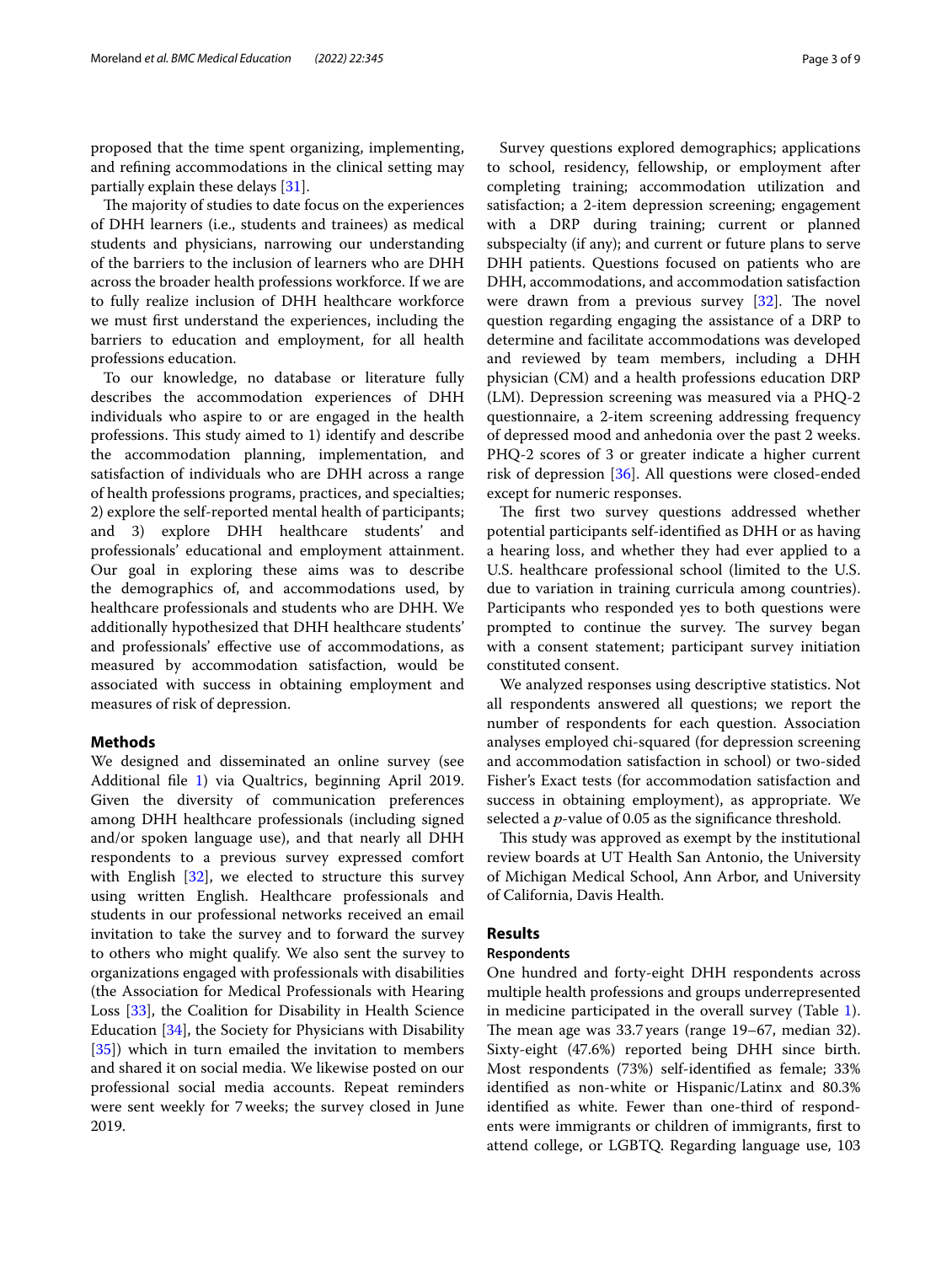<span id="page-3-0"></span>**Table 1** Demographics of 148 deaf and hard of hearing health professional and student survey respondents<sup>a</sup>

| Demographic variable                                                                             | N              | (%)     |
|--------------------------------------------------------------------------------------------------|----------------|---------|
| Sex                                                                                              |                |         |
| Female                                                                                           | 76             | 73.0    |
| Male                                                                                             | 27             | 26.0    |
| non-binary                                                                                       | 1              | 1.0     |
| Race                                                                                             |                |         |
| White                                                                                            | 83             | 80.6    |
| Asian or Asian-American                                                                          | 14             | 13.6    |
| Black, African-American, Hawaiian or other Pacific Islander,<br>American Indian or Alaska Native | 7              | 6.8     |
| Other                                                                                            | 7              | 6.8     |
| Preferred not to answer                                                                          | $\mathfrak{D}$ | 0.9     |
| <b>Hispanic or Latinx origin</b>                                                                 |                |         |
| Yes                                                                                              | 6              | 5.8     |
| Nο                                                                                               | 96             | 92.3    |
| Preferred not to answer                                                                          | $\mathfrak{D}$ | 1.9     |
| Membership in other groups underrepresented in healthcare                                        |                |         |
| Lesbian, gay, bisexual, transgender, queer                                                       | 17             | 17.0    |
| First in your family to attend college                                                           | 12             | 12.0    |
| Immigrant or child of immigrant parents                                                          | 25             | 25.0    |
| Veteran                                                                                          | 0              | $0.0\,$ |
| None of the above                                                                                | 56             | 56.0    |
| Self-identification of hearing loss                                                              |                |         |
| Deaf or deaf                                                                                     | 77             | 52.7    |
| Hard of hearing                                                                                  | 72             | 49.3    |
| Hearing-impaired                                                                                 | 50             | 34.3    |
| With a hearing loss                                                                              | 41             | 28.1    |
| Severity of hearing loss (self-reported)                                                         |                |         |
| Mild                                                                                             | 3              | 2.1     |
| Moderate                                                                                         | 28             | 19.4    |
| Severe                                                                                           | 40             | 27.8    |
| Profound                                                                                         | 71             | 49.3    |
| Unsure or do not know                                                                            | 2              | 1.4     |
| Current level of training or practice                                                            |                |         |
| Student in health professional school                                                            | 47             | 37.6    |
| Residency or fellowship                                                                          | 13             | 10.4    |
| Graduated school & completed clinical training                                                   | 51             | 40.8    |
| No longer in school, did not graduate                                                            | 2              | 1.6     |
| Did not begin health professional school                                                         | 12             | 9.6     |
| Current year at school for those who are in school ( $n = 44$ )                                  |                |         |
| Year: First                                                                                      | 12             | 27.3    |
| Second                                                                                           | 6              | 13.6    |
| Third                                                                                            | 11             | 25.0    |
| Fourth                                                                                           | 7              | 15.9    |
| Fifth                                                                                            | 0              | 0       |
| Other                                                                                            | 8              | 18.2    |

<sup>a</sup> Respondents could choose more than one answer

<span id="page-3-1"></span>**Table 2** The current or intended healthcare professions of 105 respondents (including students and graduates)

| <b>Specialty</b>                       | n              | (%)  |
|----------------------------------------|----------------|------|
| Medicine (Physicians)                  | 36             | 34.3 |
| Nursing (Nurse and Nurse Practitioner) | 25             | 23.8 |
| Audiology                              | 17             | 16.2 |
| Veterinary Medicine                    | 6              | 5.7  |
| Pharmacy                               | 5              | 4.8  |
| Physician Assistant                    | 5              | 4.8  |
| Dentistry                              | 4              | 3.8  |
| Physical Therapy                       | $\mathfrak{D}$ | 1.9  |
| Occupational Therapy                   | $\mathcal{P}$  | 1.9  |
| Clinical Psychologist                  | 2              | 1.9  |
| Optometry                              | 1              | 1.0  |
| <b>Total</b>                           | 105            | 100  |

(99.1%) reported being comfortable with communicating in English and 1 (0.96%) was uncomfortable; when asked about comfort with signed communication, 34 reported being comfortable, 13 neutral, and 57 uncomfortable. Twelve applied to, and did not begin, health professional school.

Fifty-two (46.0%) reported current employment in healthcare, with a mean of 5.7years in their current location (0–30, median 3, SD 5.89). Of those currently employed, 50 described their practice type: solo (3%), a practice with fewer than 10 professionals (7%) or over 10 professionals (9%), group/staf health maintenance organization model (2%), academic (8%), no patient care (2%), and other (19%).

One hundred and one respondents described their current or intended profession (Table [2\)](#page-3-1). Over half represented physician and nursing professions, with wide representation across other professions.

#### **Outcome of applications to school and residency**

Of 125 respondents who provided information about the application process in the U.S., Table [3](#page-4-0) lists reported fnal outcomes.

## **Accommodations**

Respondents' use of accommodations varied widely by type and overall trends, with more respondents reporting accommodation use in school and fewer respondents reporting accommodations in residency or employment (Table [4\)](#page-4-1). For example, in aggregate, interpreters were less frequently used than other accommodations, yet were more consistently used across all settings. Accommodations are listed by setting (Table [4,](#page-4-1) including lectures, group discussions, clinical work, and conferences),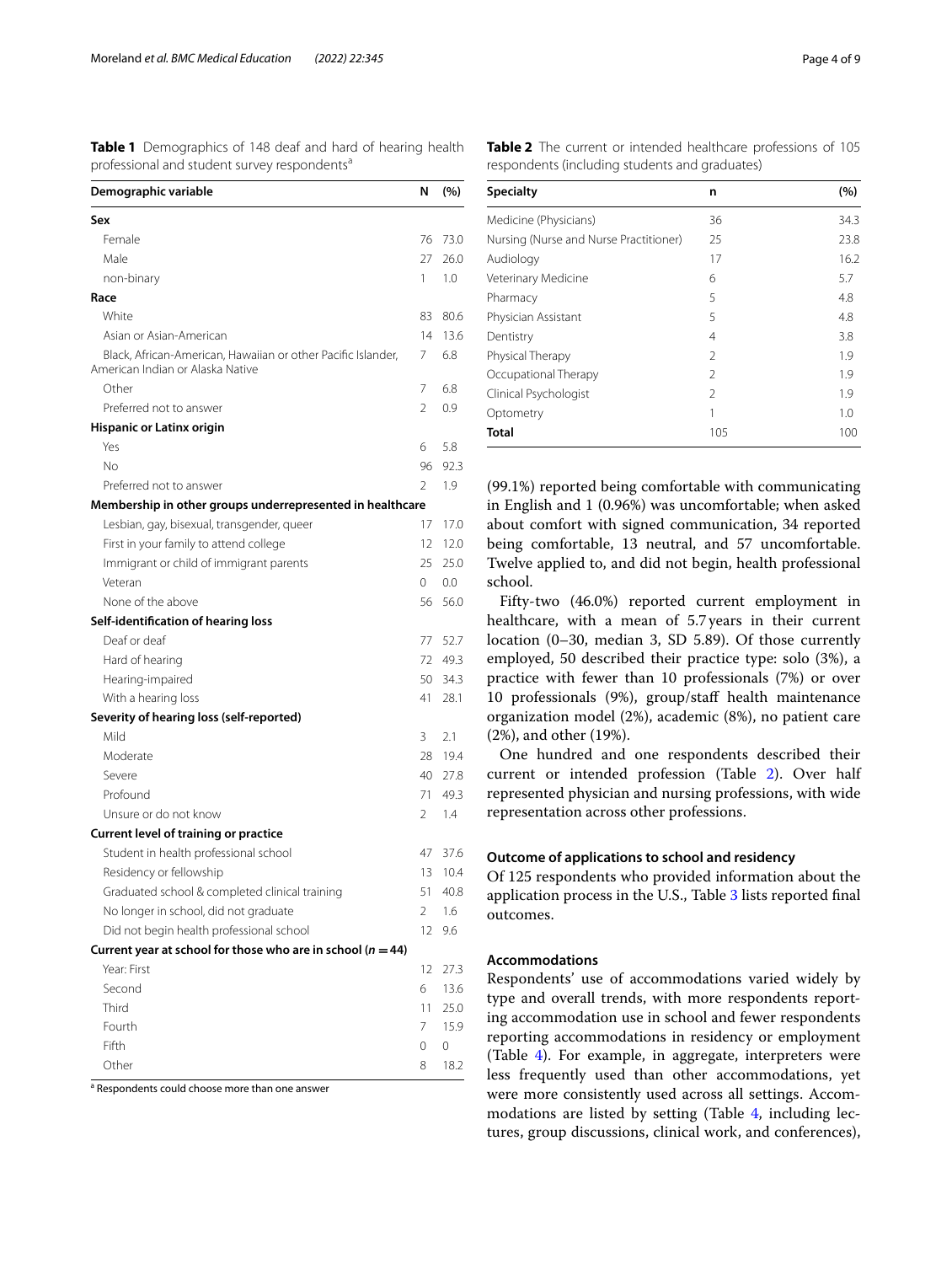<span id="page-4-0"></span>**Table 3** Self-reported fnal outcomes of 125 respondents' applications to healthcare professional school, residency, and employment

| <b>Final application outcomes</b>                      | n             | (%)  |
|--------------------------------------------------------|---------------|------|
| School                                                 |               |      |
| Accepted/admitted to program                           | 100           | 80.0 |
| Wait-listed                                            | 1             | 0.8  |
| Application rejected                                   | 7             | 5.6  |
| Admitted; school subsequently rescinded acceptance     | 1             | 0.8  |
| Other                                                  | 16            | 12.8 |
| Total                                                  | 125           | 100  |
| <b>Residency or fellowship</b>                         |               |      |
| Accepted or matched                                    | 28            | 87.5 |
| Was not accepted or did not match                      | 3             | 9.4  |
| Accepted off wait list                                 | $\Omega$      | 0.0  |
| Matched on scramble                                    | 1             | 31   |
| Accepted to residency/fellowship outside match program | $\Omega$      | 0.0  |
| Total                                                  | 32            | 100  |
| <b>Employment</b>                                      |               |      |
| Offered a position; respondent accepted                | 49            | 80.3 |
| Offered a position; respondent did not accept          | $\Omega$      | 0.0  |
| Respondent was not offered a position                  | 6             | 9.8  |
| No further contact after application(s)                | $\mathcal{P}$ | 3.3  |
| Other                                                  | 4             | 6.6  |
| Total                                                  | 61            | 100  |

and stage (school, residency, employment); responses indicated variable use across all settings and stages.

With regard to time spent planning accommodations, in aggregate, more time was spent in planning accommodations in school when compared to residency, and more in residency than employment. For school-based accommodations, 98 respondents reported spending on average 2.1 h per week planning and navigating accommodations (range 0–30, median 1). For residency, 22 respondents reported 0.9 h on average planning their accommodations (range 0–5, median 0). Time spent on employment-based accommodation planning was even lower with 45 respondents reporting 0.52 h (range 0–8, median 0) navigating workplace accommodations.

## **Accommodation satisfaction**

For accommodation satisfaction, 101 respondents answered survey questions. Regarding accommodations in school, 51 (50%) reported that their accommodations experience met their needs "extremely well" or "very well," while 28 (28%) reported being less satisfed with "slightly well" or "not satisfed;" 22% were neutral.

Of 25 respondents who trained in residency or fellowship, 13 (52%) reported being "extremely well" or "very well" satisfed, while 4 (16%) were "slightly" or "not satisfied." The remaining 32% were neutral.

Among those who transitioned directly from school to employment, accommodation satisfaction was associated with success in obtaining employment  $(p=0.022)$ . The association between school satisfaction and success in obtaining employment was not statistically signifcant for those who entered residency between school and employment ( $p=1.00$ ).

We asked participants whether they worked with a DRP or disability office to assist with coordinating accommodations at each level of training or practice. Of 104 respondents, 58 (56%) reported using a DRP to assist with accommodations during school. Five of 25 (20%) of respondents utilized a similar office or professional in residency, and 6 of 43 (14%) in employment. We found no signifcant association between use of a DRP and accommodation satisfaction ( $p=0.216$ ).

## **Respondents' current or planned specialty of practice and patients served**

One hundred and fve out of 150 respondents (70%) reported their current or planned healthcare specialty; 54 (51%) were categorized as primary or generalist care (Table [5\)](#page-5-0), representing 22.2% of 36 physician and medical student respondents and 32% of 25 nurse and nurse

<span id="page-4-1"></span>

| <b>Table 4</b> Types of accommodation used at each stage of education and practice $(n = 111)^{a}$ |  |  |  |
|----------------------------------------------------------------------------------------------------|--|--|--|
|----------------------------------------------------------------------------------------------------|--|--|--|

| School | Residency | Employment |
|--------|-----------|------------|
| 70     | .5        | 38         |
| 39     | h         |            |
| 39     |           |            |
| 37     |           |            |
| 29     |           |            |
| 28     |           |            |
|        |           | 4          |
|        |           |            |
|        |           |            |

<sup>a</sup> Respondents could select more than one accommodation and more than one stage, so responses do not total 111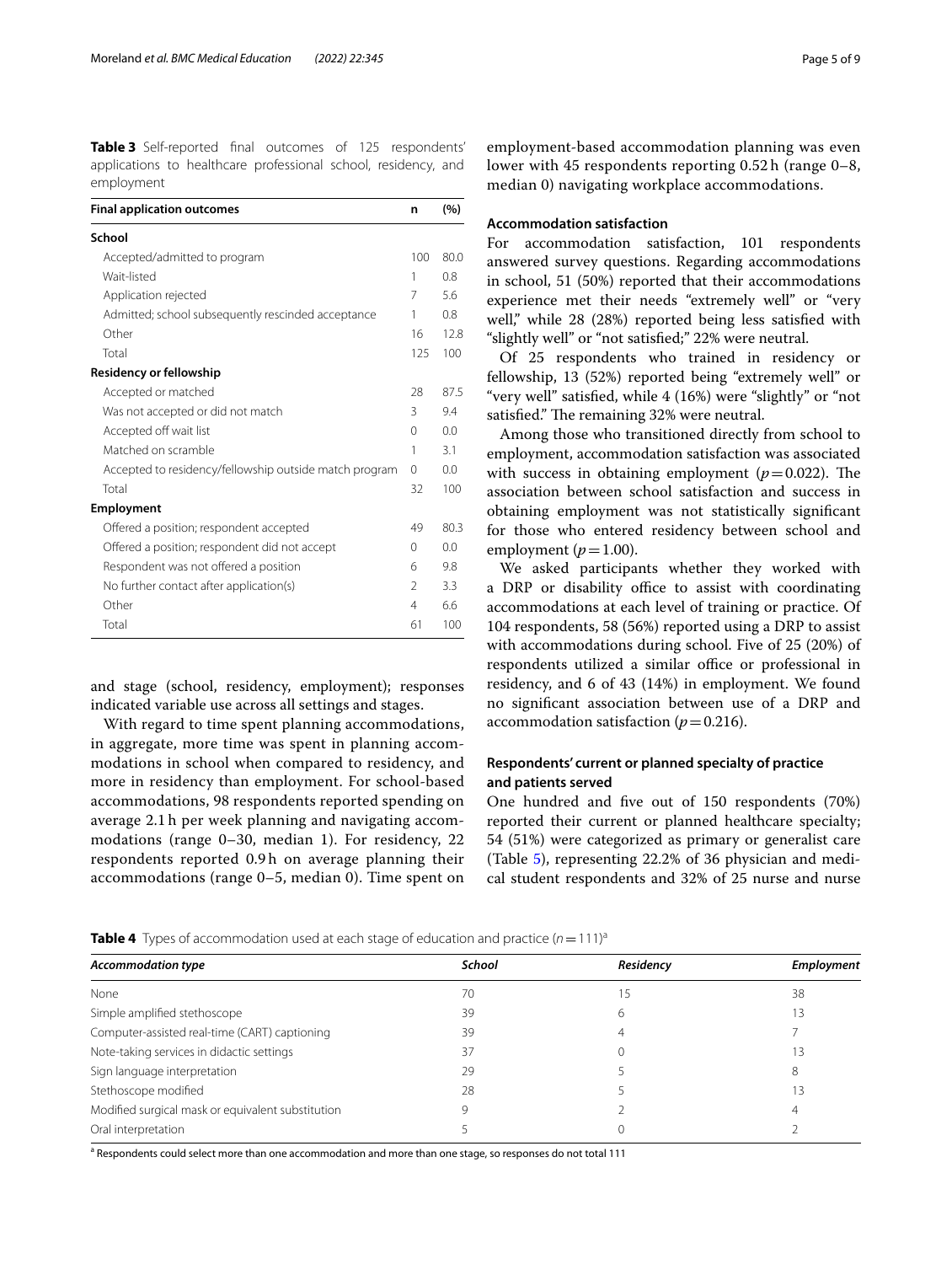<span id="page-5-0"></span>**Table 5** DHH health professionals and students categorized by current or planned future practice type (primary care /generalist practice vs. subspecialty practice)

|                                                          | <b>Primary care</b><br>or generalist<br>practice | <b>Specialty</b><br>practice | Undecided or<br>not applicable | Total |
|----------------------------------------------------------|--------------------------------------------------|------------------------------|--------------------------------|-------|
| <b>Physicians</b>                                        | 8                                                | 27                           |                                | 36    |
| <b>Nursing</b><br>(nurses<br>and nurse<br>practitioners) | 9                                                | 14                           | $\mathcal{P}$                  | 25    |
| All other<br>health<br>professionals                     | 37                                               | 7                            | ∩                              | 44    |
| <b>Total</b>                                             | 54                                               | 48                           | 3                              | 105   |

practitioner respondents. Six stated their current or future plans were unknown; of those, 5 reported graduating from their professional school, while 1 was still a student at the time of the survey.

Among respondents in current practice, on average they described 33% (range 0–100, median 10) of their patients as DHH. Those in school or residency training anticipated that, on average, 32% (range 0–100, median 20) of their future patients would be DHH.

#### **Wellness**

One hundred and fve respondents completed the PHQ-2 screening questions. Seventeen (16%) screened positive, suggesting that these respondents were at higher current risk for depression; of those 17, 9 (9%) were students, residents, or fellows; 1 was a preprofessional student; and 7 had completed training. Positive screens had a small, yet statistically signifcant association with lower accommodation satisfaction in school  $(\chi^2 (1, N=90)=3.92, P=0.048)$ ; this association was not present with lower accommodation satisfaction in residency  $(p=1.0)$ . PHQ-2 score was not statistically signifcantly associated with profession (trichotomized as physician, nursing, and other profession).

## **Discussion**

Existing healthcare disparities have been unmasked and exacerbated during the COVID-19 pandemic, which has also emphasized for many the benefts of retaining diverse clinicians [[15\]](#page-8-1). In accordance, our study describes an under-recognized segment of the healthcare workforce: deaf and hard of hearing individuals and their experiences applying to and during health professional schools and training with accommodations. Building on a previous study of medical students and physicians [[32\]](#page-8-13), this study broadens the scope of inquiry to the larger DHH workforce by including other healthcare professionals, with nursing professionals representing about one-fourth of our respondents and physicians one-third. Interestingly, audiologists represented the third largest group, consistent with our anecdotal observations of DHH people becoming increasingly interested in hearing health. Respondents were mostly white, female, comfortable with English, with a severe to profound hearing loss. They varied by self-identification as well as comfort with signed communication, and included representation from minoritized groups (such as those who were LGBTQ, or immigrants or children of immigrants), refecting diversity within the community of those with a hearing loss.

Most respondents were admitted to a health professions program, accepted into post-graduate training, and went on to full employment. While this trend is cautiously promising, more than one in ten respondents reported not being accepted to school or gaining employment, which we suspect is an underestimate since people who were not accepted may have exited the health professions, thus being less likely to be recruited into our survey, or may be reluctant to report this information. Importantly, accommodation satisfaction was associated with gaining employment for those moving directly from school to employment. It may be that students who are appropriately accommodated have more success and confdence in their abilities and as a result are better equipped to engage in accommodation-related discussions while seeking employment; there is also the possibility that more efective accommodations improve the quality of education and training, with subsequent positive efects on candidacy for successful entry into the workforce. Despite our fndings of success, work remains to optimize DHH students' capacity to successfully apply to healthcare professional schools.

Consistent with previous fndings, there was wide variation in accommodation need, satisfaction, and utilization of accommodations, and in engagement with a DRP, afrming that DHH people cannot be addressed as a uniform population [[37](#page-8-18)]. Only about half of participants reported satisfaction with accommodations, suggesting that some accommodations may not meet the needs of individuals who are DHH in school or postgraduate training. Additionally, accommodation use may be a burden for some students. For example, while in school, participants invested a mean of 2 personal hours weekly to manage their accommodations (range 0–30h), raising concerns that DHH students may be burdened with additional administrative duties beyond the already taxing role of navigating professional studies. Notably, our fnding parallels those from a study conducted nearly a decade ago, in which respondents reported a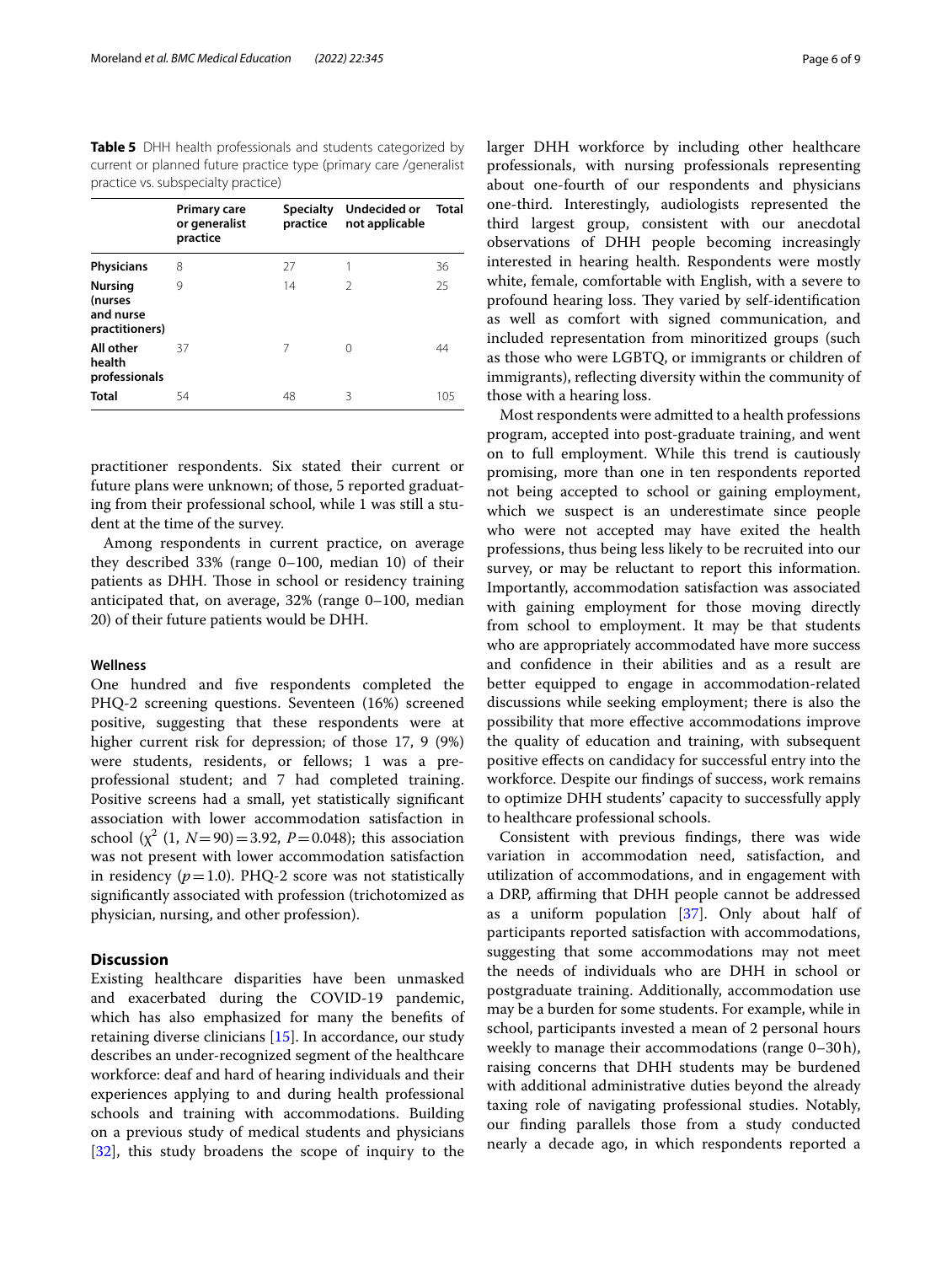mean weekly time investment of 1.3h [\[32](#page-8-13)]. New to this study was the inquiry about the use of a DRP to assist with the accommodations process. Approximately half of respondents reported working with a DRP in school. The use of a DRP to assist with accommodation management dwindled in post graduate education and into employment. The lack of a specialized DRP who understands the health professions environment is a noted barrier to success in the AAMC report on disability in medicine [\[21\]](#page-8-7). It may be that the lack of specialization in accommodations in clinical settings, and subsequent mismatch between accommodation need and approved accommodations, is driving the lack of statistical association between DRP use and accommodation experience as identifed in our analyses.

Most participants reported an intention to work or are currently working in primary or generalist care (including nurses, pharmacists, and other HCP in addition to physicians, also refected in specialty choices within professions as reported in Table [5](#page-5-0)), a lower percentage than reported in the previous study  $[32]$  $[32]$ . This diference may be refective of the smaller number of physician participants in this study, compared to previous investigations focusing solely on physicians. Despite this decline, our fndings support recent scholarship on the association between students with sensory/physical disabilities and match to primary care [\[19](#page-8-5)].

To our knowledge, no data exist on the number of physicians who serve the DHH population; however, respondents here report that approximately one third of their patients are, or will be, DHH. This estimate is double that of the general population of patients who are DHH (15%) [\[38](#page-8-19)], suggesting that DHH health care providers may fll an unmet need for patient communication concordance in the broader DHH population. Previous studies suggest that clinician-patient race and language concordance have the potential to reduce barriers in access to care, improve patient care and adherence, and reduce healthcare disparities [\[37](#page-8-18), [39\]](#page-8-20). It is possible that these same benefts could occur in DHH physicianpatient concordant care. This study did not address whether clinicians and students who are DHH have an interest in working with other minoritized patient populations, though this question should be explored in future work.

Another concern warranting further exploration is the potential current risk for depression among some respondents. In the 2013 study only 2 participants screened as at-risk for depression, while the current study identifed 17 participants at risk; though this was not specifc to one particular profession. Interestingly, we found a small and statistically signifcant association between positive depression screening and lower

accommodation satisfaction for those in school, a fnding that has not been explored thus far in the literature to our knowledge. While our analyses were not designed to investigate causality, it is feasible that dissatisfaction with accommodations or the need to invest signifcant time in their management could contribute to concerns about the risk of depression.

Taken together, these fndings implore healthcare educational institutions to provide focused support for healthcare professional students with disabilities in the form of disability resource expertise, evaluation of accommodation efficacy informed by the learner, and a devoted disability resource professional to facilitate accommodations, relieving students of that duty and allowing them to devote their time to education and training as future healthcare practitioners. By providing high-quality effective accommodations, specific to the learner, healthcare professional programs can enhance the educational pathway to a diverse workforce by recruiting, supporting, and graduating learners with disabilities. Recommendations to this end have already been published for medical schools' technical standards and residency programs' disability policies, yet are disproportionately implemented [\[24](#page-8-21)[–29](#page-8-10)]. Additionally, in describing the DHH workforce, and their use of accommodations, preclinical students that are DHH may realize a pathway to health professions that has not been well described or investigated.

These results must be interpreted in light of their limitations. As an online survey delivered among professional networks, self-selection and decisions not to respond to all questions impact our ability to generalize each response to the full population of DHH people in healthcare. Sampling bias may also account for the high proportion of female respondents. As previously noted, we do not yet have longitudinal data from a nationally representative set describing healthcare professionals who are DHH, especially since many acquire a disability later in life after attaining employment; we cannot extrapolate from our results to those with late-onset hearing loss. Those in school or practice were possibly more likely to answer, and our results cannot adequately describe those who were not accepted. The small number of respondents who were in or completed residency or fellowship challenges our ability to describe that career stage within our results. Our methodology precludes incorporation of perspectives from education administrators or employers on accommodations. Similarly, we are unable to verify participants' reports on their work with patients who are DHH, examine the impact of concordance of communication or deafness on patient care, or describe patients'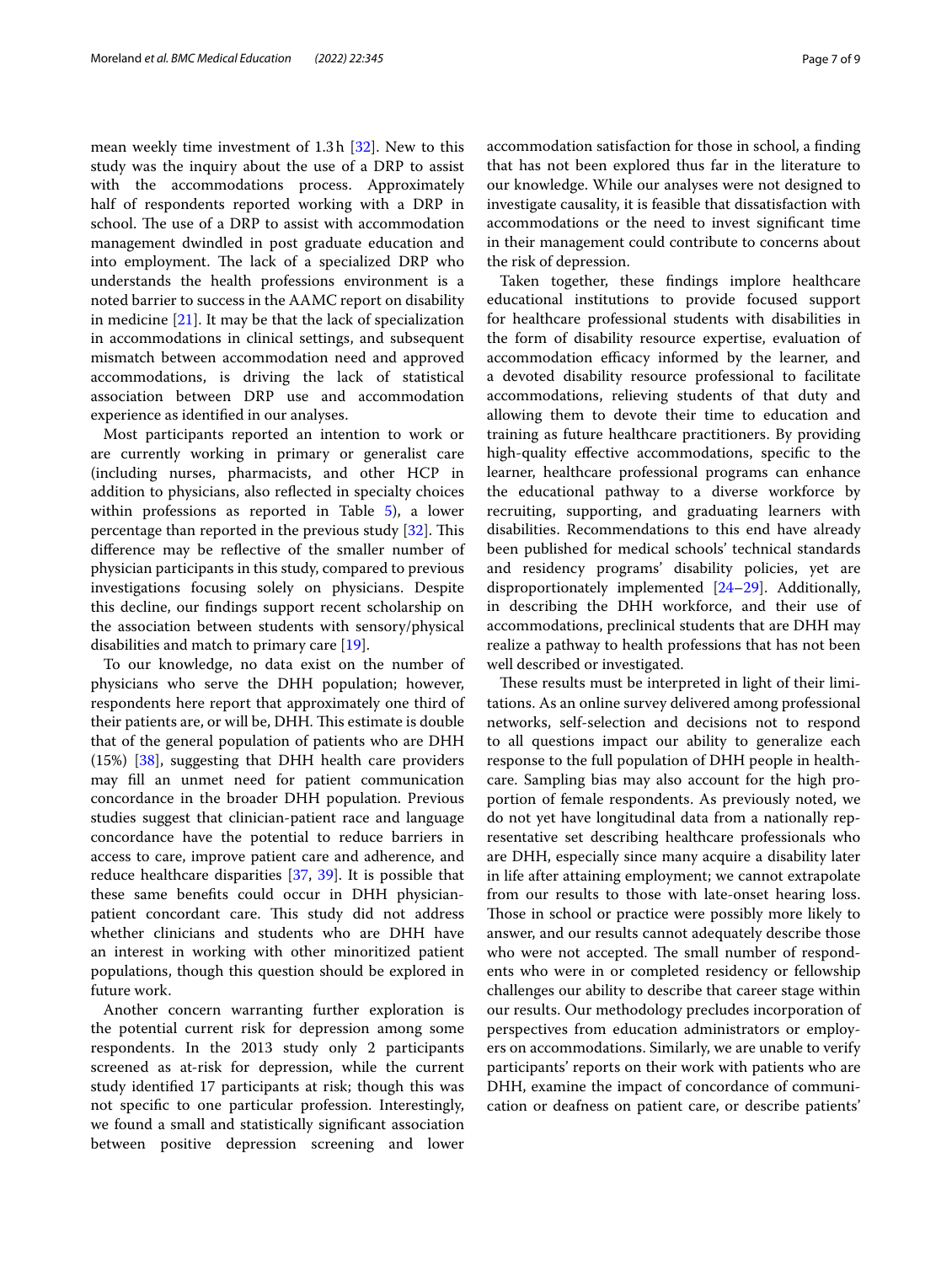or non-DHH professional colleagues' perspectives on such concordant care.

Our fndings support and build on previous results. Further research, including qualitative approaches, is needed to explore the drivers of success for people who are DHH, including accommodations, the types and utilization of DRPs, education quality, and wellness, as educational experiences prior to healthcare professional school. This work should consider the intersectional experiences of people with disabilities [\[40](#page-8-22)]. It is also essential that school networks and accrediting organizations add disability items to their demographic collection systems so that DHH people can be identifed and described more rigorously beyond our sampling methodology. The AAMC has already added disability items to their second-year and graduating medical student questionnaires.

## **Conclusions**

DHH healthcare students and professionals are increasingly represented across the workforce. Accommodation satisfaction was associated with obtaining employment and with the current risk of mental health concerns. By incorporating expert DRPs and enhancing accommodation quality, educators and employers can better meet the access needs of its learners and elevate the diversity and wellness of our healthcare workforce, and the quality of concordant care to members of the DHH community.

#### **Abbreviations**

AAMC: Association of American Medical Colleges; DHH: deaf and hard of hearing; DRP: Disability resource providers; U.S.: United States.

## **Supplementary Information**

The online version contains supplementary material available at [https://doi.](https://doi.org/10.1186/s12909-022-03403-w) [org/10.1186/s12909-022-03403-w.](https://doi.org/10.1186/s12909-022-03403-w)

## <span id="page-7-4"></span>**Additional fle 1.**

#### **Authors' contributions**

The author(s) read and approved the fnal manuscript.

#### **Authors' information**

CM is an associate professor of internal medicine and associate residency program director at Dell Medical School at the University of Texas at Austin. He is President of the Association of Medical Professionals with Hearing Losses and a researcher with the Center for a Diverse Healthcare Workforce at the University of California, Davis.

LM is an assistant professor of family medicine at the University of Michigan Medical School, PI of the DocsWithDisabilities Initiative, and a researcher with the Center for a Diverse Healthcare Workforce at the University of California, Davis.

MN is a research data analyst at Weill Cornell Medicine.

Kate Panzer is a medical student at the University of Michigan, Ann Arbor. TLF is Professor of Medicine and the Director of the Center for a Diverse Healthcare Workforce at the University of California, Davis.

#### **Funding**

This work is supported by the Health Resources and Services Administration (HRSA) of the U.S. Department of Health and Human Services (HHS) as part of an award totaling \$ 3,791,026 with 0% fnanced with non-governmental sources. The contents are those of the author(s) and do not necessarily represent the official views of, nor an endorsement, by HRSA, HHS or the U.S. government. For more information, please visit [HRSA.gov.](http://hrsa.gov) The funding organization was not involved in study design, or the collection, analysis, or interpretation of data. The funding organization provided brief manuscript revision comments for clarity.

#### **Availability of data and materials**

The datasets during/and or analyzed during the current study are available from the corresponding author on reasonable request.

#### **Declarations**

#### **Ethics approval and consent to participate**

This study was approved as exempt by the institutional review boards at UT Health San Antonio, the University of Michigan at Ann Arbor, and University of California, Davis Health.

#### **Consent for publication**

Not applicable.

#### **Competing interests**

The authors declare that they have no competing interests.

#### **Author details**

<sup>1</sup> Department of Internal Medicine, Dell Medical School at the University of Texas at Austin, 1601 Trinity St, Bldg B, Austin, TX 78712, USA. <sup>2</sup>Center for a Diverse Healthcare Workforce, University of California, Davis, School of Medicine, Sacramento, CA, USA.<sup>3</sup> Department of Family Medicine, University of Michigan Medical School, 1018 Fuller St., Ann Arbor, MI 48104-1213, USA. 4 General & Internal Medicine, Weil Cornell Medicine, 420 E 70th St., New York, NY 10021, USA.<sup>5</sup> Department of Internal Medicine, UC Davis School of Medicine, 4610 X Street, #4101, Sacramento, CA 95817, USA.

#### Received: 19 August 2021 Accepted: 24 April 2022 Published online: 06 May 2022

#### **References**

- <span id="page-7-0"></span>1. Blackwell, DL, Lucas JW, Clarke TC. Summary health statistics for U.S. adults:10. National health interview survey, 2012 (PDF). National Center for Health Statistics. Vital Health Stat. 2014;10(260). Accessed 14 Apr 2020. [https://www.cdc.gov/nchs/data/series/sr\\_10/sr10\\_260.pdf](https://www.cdc.gov/nchs/data/series/sr_10/sr10_260.pdf)
- <span id="page-7-1"></span>2. Steinberg AG, Wiggins EA, Barmada CH, Sullivan VJ. Deaf women: experiences and perceptions of healthcare system access. J Women's Health. 2002;11(8):729–41.
- 3. Iezzoni LI, O'Day BL, Killeen M, Harker H. Communicating about health care: observations from persons who are deaf or hard of hearing. Ann Intern Med. 2004;140(5):356–62.
- Camposa V, Cartes-Velásquezb R, McKeec M. Oral health and dental care in deaf and hard of hearing population: a scoping review. Oral Health Prev Dent. 2020 Jun 1;18:417–26.
- <span id="page-7-2"></span>5. Fellinger J, Holzinger D, Pollard R. Mental health of deaf people. Lancet. 2012;379:1037–44. [https://doi.org/10.1016/S0140-6736\(11\)61143-4.](https://doi.org/10.1016/S0140-6736(11)61143-4)
- <span id="page-7-3"></span>6. McKee MM, Winters PC, Sen A, Zazove P, Fiscella K. Emergency department utilization among Deaf American Sign Language users. Disabil Health J, 2015;8(4):573–8. PMCID: PMC4570852.
- 7. Olufemi TA. Depression and individuals with hearing loss: a systematic review. J Psychol Psychother. 2017;7:5.
- 8. Kim SY, Kim HJ, Park EK, Joe J, Sim S, Choi HG. Severe hearing impairment and risk of depression: a national cohort study. PLoS One. 2017;12(6):e0179973.
- 9. Kushalnagar P, Moreland CJ, Simons A, Holcomb T. Communication barrier in family linked to increased risks for food insecurity among deaf people who use American sign language. Public Health Nutr. 2018;21(5):912–6.